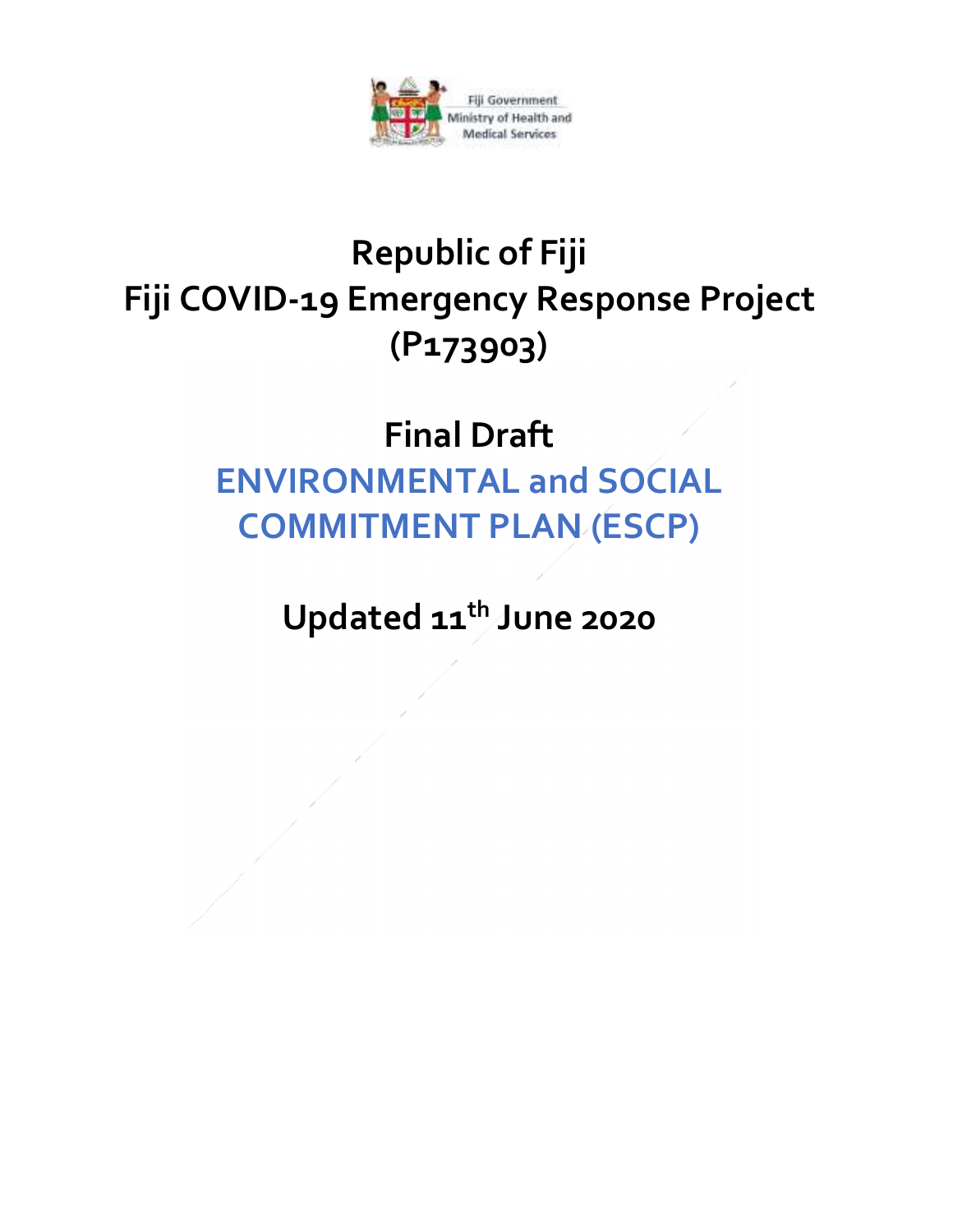## **ENVIRONMENTAL AND SOCIAL COMMITMENT PLAN**

- 1. The Republic of Fiji (hereinafter the Recipient) will implement the Fiji COVID-19 Emergency Response Project (the **Project**), with the involvement of the Ministry of Health and Medical Services. The International Development Association (hereinafter the Association) has agreed to provide financing for the Project.
- 2. The Recipient will implement material measures and actions so that the Project is implemented in accordance with the Environmental and Social Standards (**ESSs**). This Environmental and Social Commitment Plan (**ESCP**) sets out material measures and actions, any specific documents or plans, as well as the timing for each of these.
- 3. The Recipient is responsible for compliance with all requirements of the ESCP even when implementation of specific measures and actions is conducted by the Ministry referenced in 1. above.
- 4. Implementation of the material measures and actions set out in this ESCP will be monitored and reported to the Association by the Recipient as required by the ESCP and the conditions of the legal agreement, and the Association will monitor and assess progress and completion of the material measures and actions throughout implementation of the Project.
- 5. As agreed by the Association and the Recipient, this ESCP may be revised from time to time during Project implementation, to reflect adaptive management of Project changes and unforeseen circumstances or in response to assessment of Project performance conducted under the ESCP itself. In such circumstances, the Ministry of Health and Medical Services will agree to the changes with the Association and will update the ESCP to reflect such changes. Agreement on changes to the ESCP will be documented through the exchange of letters signed between the Association and the Ministry of Health and Medical Services. The Ministry of Health and Medical Services will promptly disclose the updated ESCP.
- 6. Where Project changes, unforeseen circumstances, or Project performance result in changes to the risks and impacts during Project implementation, the Recipient shall provide additional funds, if needed, to implement actions and measures to address such risks and impacts.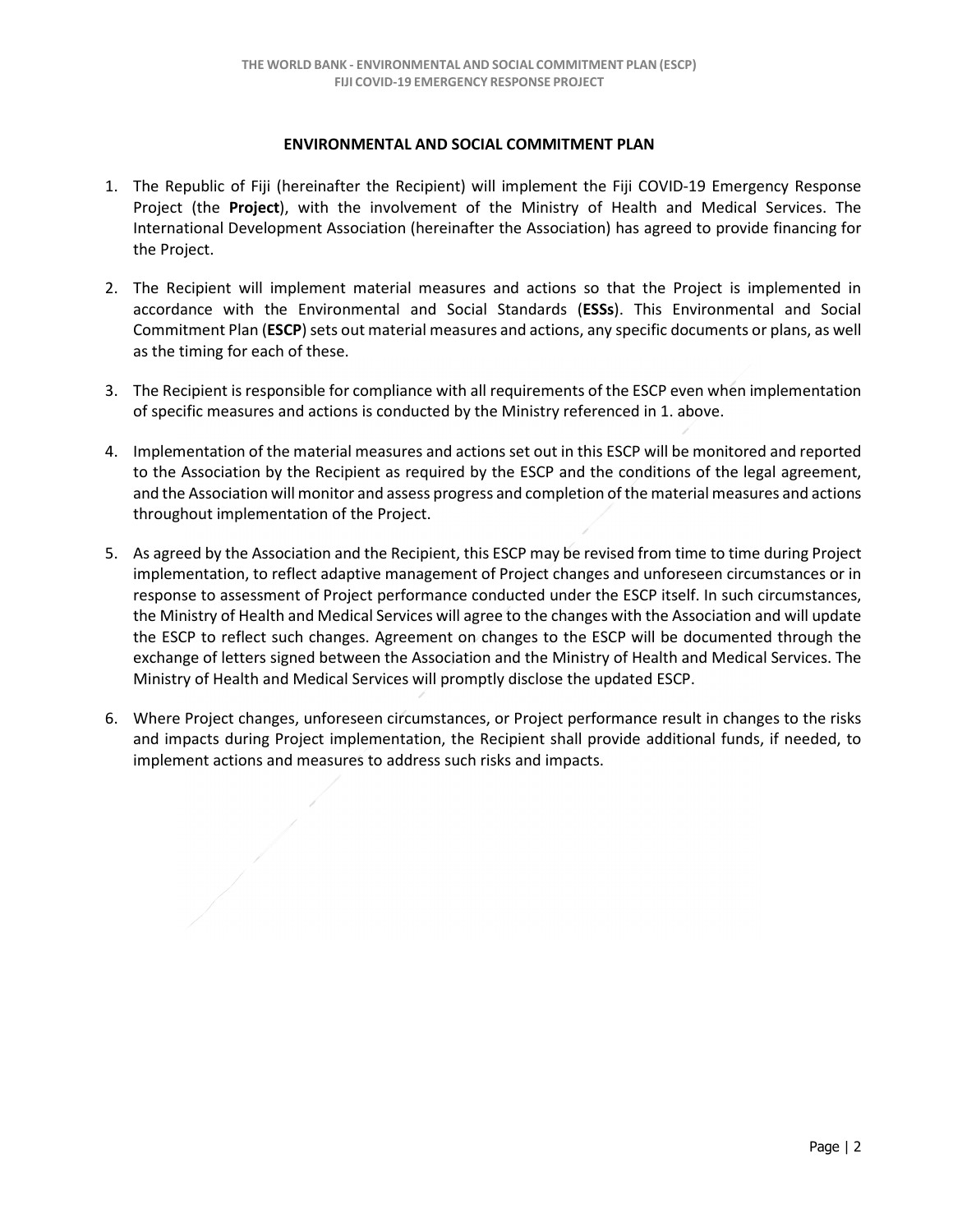| <b>MATERIAL MEASURES AND ACTIONS</b> |                                                                                                                                                                                                                                                                                                                                                                                                                                                                                                                                                                                                                                                                                                                                           | <b>TIMEFRAME</b>                                                                                                                                                                                                                                                                                                                                                                                                                                                                                                                                                                                                                                                  | <b>RESPONSIBLE ENTITY/AUTHORITY</b>                   |
|--------------------------------------|-------------------------------------------------------------------------------------------------------------------------------------------------------------------------------------------------------------------------------------------------------------------------------------------------------------------------------------------------------------------------------------------------------------------------------------------------------------------------------------------------------------------------------------------------------------------------------------------------------------------------------------------------------------------------------------------------------------------------------------------|-------------------------------------------------------------------------------------------------------------------------------------------------------------------------------------------------------------------------------------------------------------------------------------------------------------------------------------------------------------------------------------------------------------------------------------------------------------------------------------------------------------------------------------------------------------------------------------------------------------------------------------------------------------------|-------------------------------------------------------|
|                                      | <b>MONITORING AND REPORTING</b>                                                                                                                                                                                                                                                                                                                                                                                                                                                                                                                                                                                                                                                                                                           |                                                                                                                                                                                                                                                                                                                                                                                                                                                                                                                                                                                                                                                                   |                                                       |
| A                                    | REGULAR REPORTING: Prepare and submit to the Association regular monitoring<br>reports on the environmental, social, health and safety (ESHS) performance of the<br>Project, including but not limited to, stakeholder engagement activities and<br>grievances log.                                                                                                                                                                                                                                                                                                                                                                                                                                                                       | Six-monthly<br>throughout<br>Project<br>implementation.                                                                                                                                                                                                                                                                                                                                                                                                                                                                                                                                                                                                           | The Ministry of Health and Medical<br><b>Services</b> |
| B                                    | <b>INCIDENTS AND ACCIDENTS</b><br>Promptly notify the Association of any incident or accident related to the Project<br>which has, or is likely to have, a significant adverse effect on the environment, the<br>affected communities, the public or workers. Provide sufficient detail regarding<br>the incident or accident, indicating immediate measures taken or that are planned<br>to be taken to address it, and any information provided by any contractor and<br>supervising entity, as appropriate. Subsequently, as per the Association's request,<br>prepare a report on the incident or accident and propose any measures to prevent<br>its recurrence. These activities are outlined in the Project's Grievance Mechanism. | Minor incidents will be reflected in the<br>six-monthly reports to the Association,<br>major incidents will be reported to the<br>Association within 24 hours.<br>A report would be provided to the<br>Association, as requested.                                                                                                                                                                                                                                                                                                                                                                                                                                 | The Ministry of Health and Medical<br><b>Services</b> |
|                                      | ESS 1: ASSESSMENT AND MANAGEMENT OF ENVIRONMENTAL AND SOCIAL RISKS AND IMPACTS                                                                                                                                                                                                                                                                                                                                                                                                                                                                                                                                                                                                                                                            |                                                                                                                                                                                                                                                                                                                                                                                                                                                                                                                                                                                                                                                                   |                                                       |
| 1.1                                  | <b>ORGANIZATIONAL STRUCTURE:</b> The Ministry of Health and Medical Services shall<br>engage a project manager supported by qualified staff and resources to support<br>management of ESHS risks and impacts of the Project including a local<br>environment, social and health and safety specialist (part time) and/or an<br>international environment, social and health and safety specialist (part time).                                                                                                                                                                                                                                                                                                                            | The local Environment, Social and Health<br>and Safety Specialist and/or an<br>International Environment, Social and<br>Health and Safety Specialist will be<br>appointed no later than 30 days after the<br>Effective Date and before the carrying out<br>of the relevant Project activities.<br>Procurement of goods (purchase of<br>testing kits and PPE etc.) and consultancy<br>activities for COVID-19 communication<br>can be initiated as soon as the project is<br>approved. However, any activities that<br>have been screened for environmental<br>and social risks will not be carried out<br>without the completed, consulted and<br>disclosed ESMF. | The Ministry of Health and Medical<br>Services        |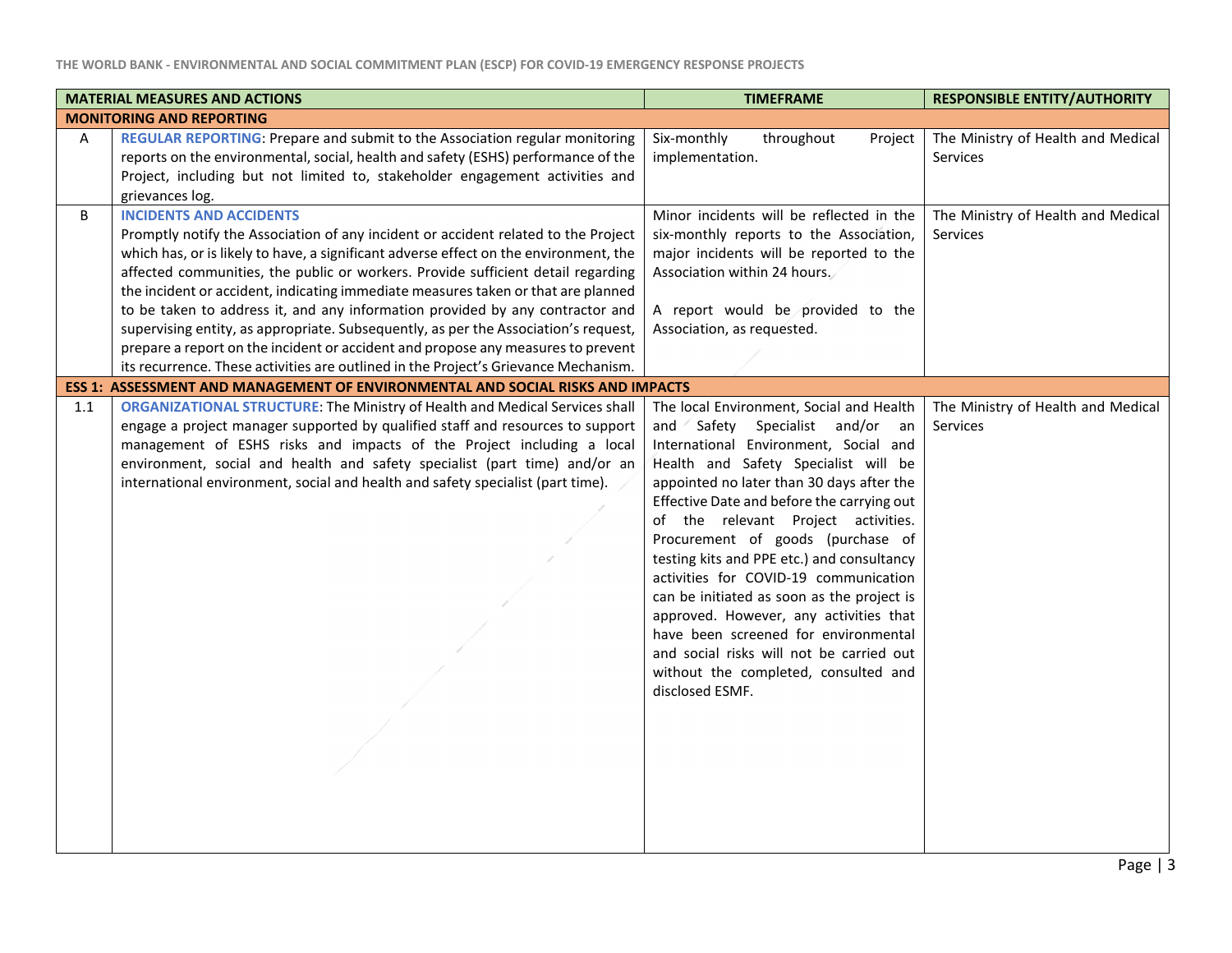| <b>MATERIAL MEASURES AND ACTIONS</b>                                                                                                                                                                                                                                                                                                                                                                                                                                                                                                                                                                                                                                                                                                                                                                                                                                                                                                                                                                                                                                                                                                                                                                       | <b>TIMEFRAME</b>                                                                                                                                                                                                                                                                                                                                                                                                                                                                                                                       | <b>RESPONSIBLE ENTITY/AUTHORITY</b>            |
|------------------------------------------------------------------------------------------------------------------------------------------------------------------------------------------------------------------------------------------------------------------------------------------------------------------------------------------------------------------------------------------------------------------------------------------------------------------------------------------------------------------------------------------------------------------------------------------------------------------------------------------------------------------------------------------------------------------------------------------------------------------------------------------------------------------------------------------------------------------------------------------------------------------------------------------------------------------------------------------------------------------------------------------------------------------------------------------------------------------------------------------------------------------------------------------------------------|----------------------------------------------------------------------------------------------------------------------------------------------------------------------------------------------------------------------------------------------------------------------------------------------------------------------------------------------------------------------------------------------------------------------------------------------------------------------------------------------------------------------------------------|------------------------------------------------|
| ENVIRONMENTAL AND SOCIAL ASSESSMENT/MANAGEMENT PLANS AND<br>1.2<br><b>INSTRUMENTS/ CONTRACTORS</b><br>a. Assess the environmental and social risks and impacts of proposed Project<br>activities, in accordance with the Environmental and Social Management<br>Framework (ESMF), to be prepared, disclosed and adopted for the Project,<br>including to ensure that individuals or groups who, because of their particular<br>circumstances, may be disadvantaged or vulnerable, have access to the<br>development benefits resulting from the Project. Prepare sperate<br>environmental and social impact assessments (ESIAs) for the procurement and<br>installation of the incinerator and construction of the warehouse.<br>Prepare, disclose, adopt, and implement any environmental and social<br>b.<br>management plans (ESMPs), including for the incinerator and construction of<br>the warehouse, or other instruments required for the respective Project<br>activities based on the assessment process, in accordance with the ESSs, the<br>ESMF, the EHSGs, and other relevant Good International Industry Practice<br>(GIIP) including relevant WHO guidelines on COVID-19, all in a manner | ESMF to be prepared, disclosed and<br>a.<br>adopted no later than 60 days after<br>the Effective Date and prior to<br>commencement of relevant Project<br>activities.<br>Assessments to be<br>conducted prior to the carrying out of<br>the relevant Project activities.<br>ESIA and ESMP to be prepared,<br>b.<br>disclosed and adopted prior to the<br>procurement of the incinerator.<br>ESIA and ESMP to be prepared,<br>C <sub>1</sub><br>disclosed and adopted prior to the<br>commencement of construction of<br>the warehouse. | The Ministry of Health and Medical<br>Services |
| acceptable to the Association.<br>Incorporate the relevant aspects of this ESCP, including, inter alia, any<br>c.<br>environmental and social management plans or other instruments, ESS2<br>requirements, and any other required ESHS measures, into the ESHS<br>specifications of the procurement documents and contracts with contractors<br>and supervising firms. Thereafter ensure that the contractors and supervising<br>firms comply with the ESHS specifications of their respective contracts.                                                                                                                                                                                                                                                                                                                                                                                                                                                                                                                                                                                                                                                                                                  | Before the carrying out of the<br>d.<br>relevant Project activities, and<br>thereafter throughout the carrying<br>out of such activities.<br>Before launching the procurement<br>e.<br>process for the relevant Project<br>activities, and thereafter throughout<br>the carrying out of such activities.                                                                                                                                                                                                                               |                                                |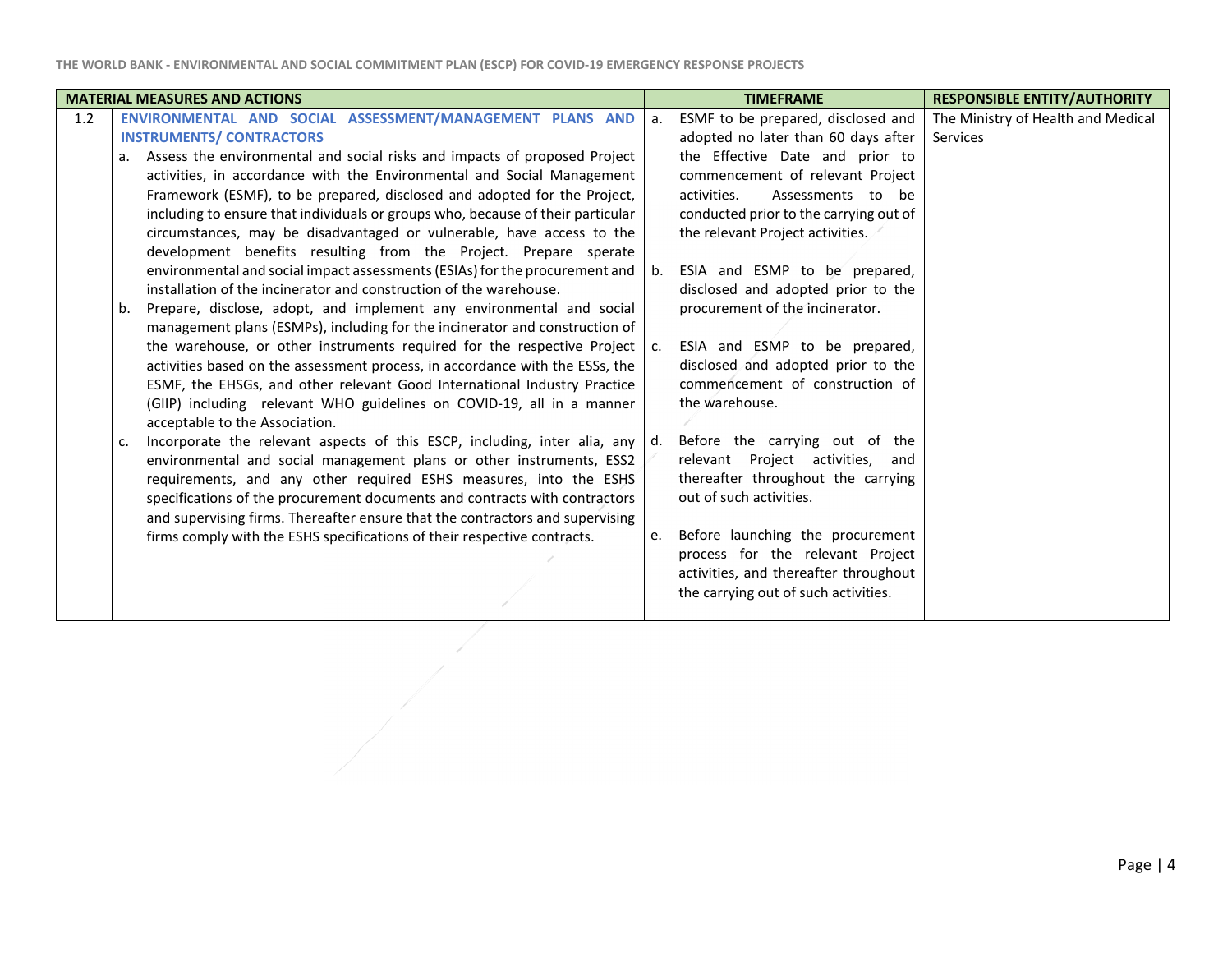| <b>MATERIAL MEASURES AND ACTIONS</b> |                                                                                                                                                                                                                                                                                                                                                                                                                                                                                                                                                                                                                                                                                                                                                                                                                  | <b>TIMEFRAME</b>                                                                                                                                                                                                                                                                                                                           | <b>RESPONSIBLE ENTITY/AUTHORITY</b>            |
|--------------------------------------|------------------------------------------------------------------------------------------------------------------------------------------------------------------------------------------------------------------------------------------------------------------------------------------------------------------------------------------------------------------------------------------------------------------------------------------------------------------------------------------------------------------------------------------------------------------------------------------------------------------------------------------------------------------------------------------------------------------------------------------------------------------------------------------------------------------|--------------------------------------------------------------------------------------------------------------------------------------------------------------------------------------------------------------------------------------------------------------------------------------------------------------------------------------------|------------------------------------------------|
| 1.3                                  | <b>EXCLUSIONS:</b> Exclude the following types of activities as ineligible for<br>financing under the Project:<br>Activities that may cause long term, permanent and/or irreversible<br>(e.g. loss of major natural habitat) adverse impacts;<br>Activities that have high probability of causing serious adverse<br>$\bullet$<br>effects to human health and/or the environment not related<br>treatment of COVID-19 cases;<br>Activities that may have significant adverse social impacts and may<br>$\bullet$<br>give rise to significant social conflict;<br>Activities that may affect lands or rights of indigenous people or<br>other vulnerable minorities;<br>Activities that may involve resettlement or land acquisition/use<br>$\bullet$<br>restriction or adverse impacts on cultural heritage; and | During the assessment process conducted<br>under action 1.2.a. above.                                                                                                                                                                                                                                                                      | The Ministry of Health and Medical<br>Services |
|                                      | All the other excluded activities set out in the ESMF of the Project.<br><b>ESS 2: LABOR AND WORKING CONDITIONS</b>                                                                                                                                                                                                                                                                                                                                                                                                                                                                                                                                                                                                                                                                                              |                                                                                                                                                                                                                                                                                                                                            |                                                |
| 2.1                                  | LABOR MANAGEMENT: The Project shall be carried out in accordance<br>with the applicable requirements of ESS2, in a manner acceptable to the<br>Association, including through, inter alia, implementing adequate<br>occupational health and safety measures (including emergency<br>preparedness and response measures), setting out grievance<br>arrangements for Project workers, and incorporating labor requirements<br>into the ESHS specifications of the procurement documents and<br>contracts with contractors and supervising firms. The Recipient shall<br>adopt and implement Labor Management Procedures (LMP)<br>incorporating the relevant requirements of ESS2.                                                                                                                                  | Labor Management Procedures shall be<br>prepared, disclosed and adopted as part of<br>the ESMF, no later than 30 days after the<br>Effective Date and before the carrying out of<br>the relevant Project activities.<br>All measures specified in this action 2.1 shall<br>be implemented throughout the Project<br>implementation period. | The Ministry of Health and Medical<br>Services |
| 2.2                                  | <b>OCCUPATIONAL HEALTH AND SAFETY (OHS) MEASURES</b><br>Adopt, implement and update the Occupational Health and Safety (OHS)<br>measures in line with the ESMF, LMP, Infection Prevention & Waste<br>Management Plan (IPC&WMP) and WHO guidelines on COVID-19 in a<br>manner acceptable to the Association.                                                                                                                                                                                                                                                                                                                                                                                                                                                                                                      | The IPC&WMP shall be prepared, disclosed<br>and adopted as part of the ESMF, not later<br>than 60 days after the Effective Date and<br>before the carrying out of the relevant<br>Project activities.<br>All measures specified in this action 2.2 shall<br>be implemented throughout the Project<br>implementation period.                | The Ministry of Health and Medical<br>Services |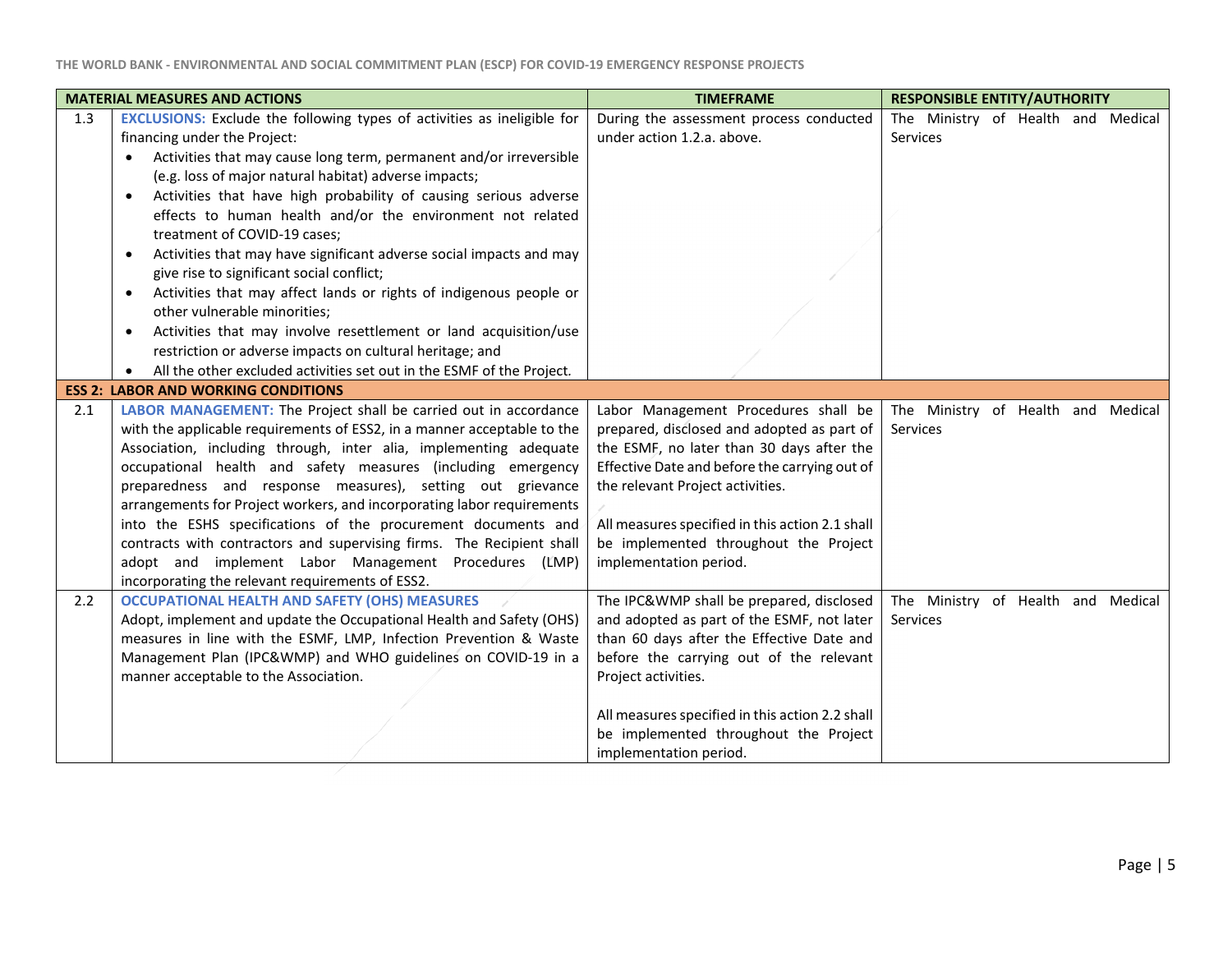| <b>MATERIAL MEASURES AND ACTIONS</b> |                                                                                                                                                                                                                                                                                                                                    | <b>TIMEFRAME</b>                       | <b>RESPONSIBLE ENTITY/AUTHORITY</b> |  |  |  |  |
|--------------------------------------|------------------------------------------------------------------------------------------------------------------------------------------------------------------------------------------------------------------------------------------------------------------------------------------------------------------------------------|----------------------------------------|-------------------------------------|--|--|--|--|
| 2.3                                  | <b>WORKER CODE OF CONDUCT</b>                                                                                                                                                                                                                                                                                                      | Throughout Project implementation.     | The Ministry of Health and Medical  |  |  |  |  |
|                                      | Ensure that all health workers adhere to the GoF Code of Ethics and                                                                                                                                                                                                                                                                |                                        | <b>Services</b>                     |  |  |  |  |
|                                      | Professional conduct and in the absence of any specific codes adhere to                                                                                                                                                                                                                                                            |                                        |                                     |  |  |  |  |
|                                      | UN Code of Ethics and Professional Conduct                                                                                                                                                                                                                                                                                         |                                        |                                     |  |  |  |  |
|                                      | Provisions to prevent Sexual Exploitation and Abuse/Sexual Harassment                                                                                                                                                                                                                                                              |                                        |                                     |  |  |  |  |
|                                      | (SEA/SH) shall be included in the Code of Conduct (CoC) for Project staff                                                                                                                                                                                                                                                          |                                        |                                     |  |  |  |  |
|                                      | and for contracted workers in line with relevant national laws and                                                                                                                                                                                                                                                                 |                                        |                                     |  |  |  |  |
|                                      | legislation and ESS2 and adopted and applied under the Project.                                                                                                                                                                                                                                                                    |                                        |                                     |  |  |  |  |
| 2.4                                  | <b>GRIEVANCE MECHANISM FOR PROJECT WORKERS</b>                                                                                                                                                                                                                                                                                     | implement and update the<br>Adopt,     | The Ministry of Health and Medical  |  |  |  |  |
|                                      | Establish, maintain, and operate a grievance redress mechanism for                                                                                                                                                                                                                                                                 | Grievance Redress Mechanism throughout | Services                            |  |  |  |  |
|                                      | project workers, as described in the Labor Management Procedures                                                                                                                                                                                                                                                                   | Project Implementation.                |                                     |  |  |  |  |
|                                      | (LMP) and consistent with ESS2, with focal points to address these                                                                                                                                                                                                                                                                 |                                        |                                     |  |  |  |  |
|                                      | grievances established within The Ministry of Health and Medical                                                                                                                                                                                                                                                                   |                                        |                                     |  |  |  |  |
|                                      | Services                                                                                                                                                                                                                                                                                                                           |                                        |                                     |  |  |  |  |
| 2.5                                  | <b>CHILD LABOR AND MINIMUM AGE</b>                                                                                                                                                                                                                                                                                                 | Throughout Project implementation.     | The Ministry of Health and Medical  |  |  |  |  |
|                                      | Prohibit child labor (any person under the age of 18) due to the hazardous<br>work situation.                                                                                                                                                                                                                                      |                                        | <b>Services</b>                     |  |  |  |  |
|                                      | <b>ESS 3: RESOURCE EFFICIENCY AND POLLUTION PREVENTION AND MANAGEMENT</b>                                                                                                                                                                                                                                                          |                                        |                                     |  |  |  |  |
|                                      | Relevant aspects of this standard shall be considered, as needed, under action 1.2 above, including, inter alia, measures to manage health care wastes and other types                                                                                                                                                             |                                        |                                     |  |  |  |  |
|                                      | of hazardous and non-hazardous wastes.                                                                                                                                                                                                                                                                                             |                                        |                                     |  |  |  |  |
|                                      | <b>ESS 4: COMMUNITY HEALTH AND SAFETY</b>                                                                                                                                                                                                                                                                                          |                                        |                                     |  |  |  |  |
|                                      |                                                                                                                                                                                                                                                                                                                                    |                                        |                                     |  |  |  |  |
|                                      | Relevant aspects of this standard shall be considered, as needed, under action 1.2 above including, inter alia, measures to: minimize the potential for community<br>exposure to communicable diseases; ensure that individuals or groups who, because of their particular circumstances, may be disadvantaged or vulnerable, have |                                        |                                     |  |  |  |  |
|                                      | access to the development benefits resulting from the Project; manage the risks of labor influx; and prevent and respond to sexual exploitation and abuse, and sexual                                                                                                                                                              |                                        |                                     |  |  |  |  |
|                                      | harassment.                                                                                                                                                                                                                                                                                                                        |                                        |                                     |  |  |  |  |
|                                      | <b>ESS 5: LAND ACQUISITION, RESTRICTIONS ON LAND USE AND INVOLUNTARY RESETTLEMENT</b>                                                                                                                                                                                                                                              |                                        |                                     |  |  |  |  |
|                                      | Not relevant.                                                                                                                                                                                                                                                                                                                      |                                        |                                     |  |  |  |  |
|                                      | <b>ESS 6: BIODIVERSITY CONSERVATION AND SUSTAINABLE MANAGEMENT OF LIVING NATURAL RESOURCES</b>                                                                                                                                                                                                                                     |                                        |                                     |  |  |  |  |
|                                      | Not relevant.                                                                                                                                                                                                                                                                                                                      |                                        |                                     |  |  |  |  |
|                                      | ESS 7: INDIGENOUS PEOPLES/SUB-SAHARAN AFRICAN HISTORICALLY UNDERSERVED TRADITIONAL LOCAL COMMUNITIES                                                                                                                                                                                                                               |                                        |                                     |  |  |  |  |
|                                      | Not relevant.                                                                                                                                                                                                                                                                                                                      |                                        |                                     |  |  |  |  |
|                                      | <b>ESS 8: CULTURAL HERITAGE</b>                                                                                                                                                                                                                                                                                                    |                                        |                                     |  |  |  |  |
|                                      | Not relevant.                                                                                                                                                                                                                                                                                                                      |                                        |                                     |  |  |  |  |
|                                      | <b>ESS 9: FINANCIAL INTERMEDIARIES</b>                                                                                                                                                                                                                                                                                             |                                        |                                     |  |  |  |  |
|                                      | Not relevant.                                                                                                                                                                                                                                                                                                                      |                                        |                                     |  |  |  |  |
|                                      | <b>ESS 10: STAKEHOLDER ENGAGEMENT AND INFORMATION DISCLOSURE</b>                                                                                                                                                                                                                                                                   |                                        |                                     |  |  |  |  |